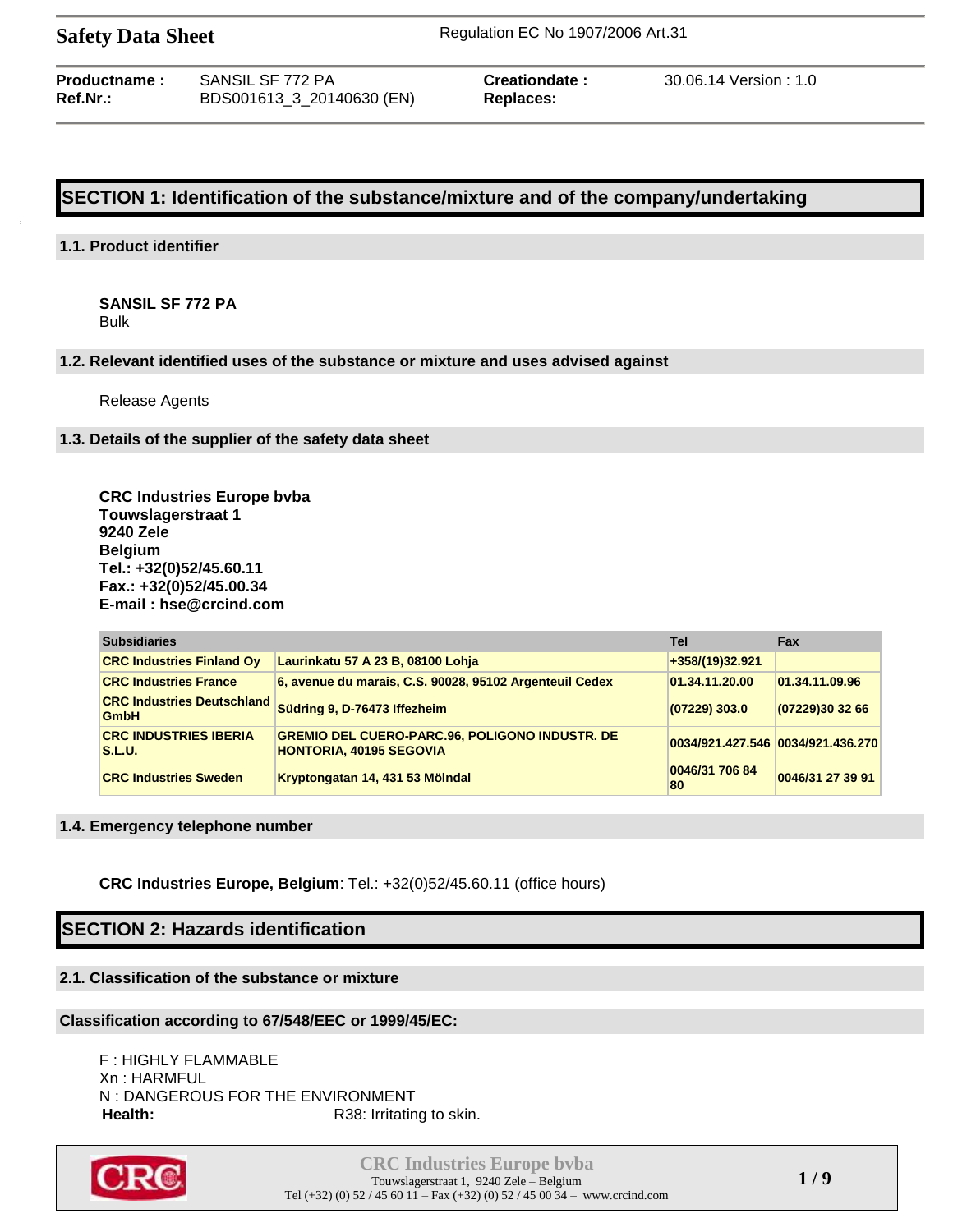| <b>Safety Data Sheet</b>                        |  |                                                                                                                                         | Regulation EC No 1907/2006 Art.31                                                                                                                                                                                |                                                                                                                                                                                                                                |
|-------------------------------------------------|--|-----------------------------------------------------------------------------------------------------------------------------------------|------------------------------------------------------------------------------------------------------------------------------------------------------------------------------------------------------------------|--------------------------------------------------------------------------------------------------------------------------------------------------------------------------------------------------------------------------------|
| Productname:<br>SANSIL SF 772 PA<br>Ref.Nr.:    |  | BDS001613_3_20140630 (EN)                                                                                                               | Creationdate:<br><b>Replaces:</b>                                                                                                                                                                                | 30.06.14 Version: 1.0                                                                                                                                                                                                          |
| <b>Physical:</b><br><b>Environment:</b>         |  | R11: Highly flammable.<br>the aquatic environment.                                                                                      | R65: Harmful: may cause lung damage if swallowed.<br>R67: Vapours may cause drowsiness and dizziness.                                                                                                            | R51/53: Toxic to aquatic organisms, may cause long-term adverse effects in                                                                                                                                                     |
| 2.2. Label elements                             |  |                                                                                                                                         |                                                                                                                                                                                                                  |                                                                                                                                                                                                                                |
| Contains:<br>hydrocarbons<br>Warning symbol(s): |  | F: HIGHLY FLAMMABLE<br>Xn : HARMFUL                                                                                                     | N: DANGEROUS FOR THE ENVIRONMENT                                                                                                                                                                                 |                                                                                                                                                                                                                                |
| Risk-phrase(s):                                 |  | R11: Highly flammable.<br>R38: Irritating to skin.<br>the aquatic environment.                                                          | R65: Harmful: may cause lung damage if swallowed.<br>R67: Vapours may cause drowsiness and dizziness.                                                                                                            | R51/53: Toxic to aquatic organisms, may cause long-term adverse effects in                                                                                                                                                     |
| Safety-phrase(s):                               |  | specified by the manufacturer).<br>S24: Avoid contact with skin.<br>S29: Do not empty into drains.<br>and show this container or label. | S2: Keep out of the reach of children.<br>S9: Keep container in a well-ventilated place.<br>S16: Keep away from sources of ignition - No smoking.<br>S33: Take precautionary measures against static discharges. | S23: Do not breathe gas/fumes/vapour/spray (appropriate wording to be<br>S35: This material and its container must be disposed of in a safe way.<br>S62: If swallowed, do not induce vomiting: seek medical advice immediately |

### **2.3. Other hazards**

None

# **SECTION 3: Composition/information on ingredients**

# **3.1. Substances**

Not applicable.

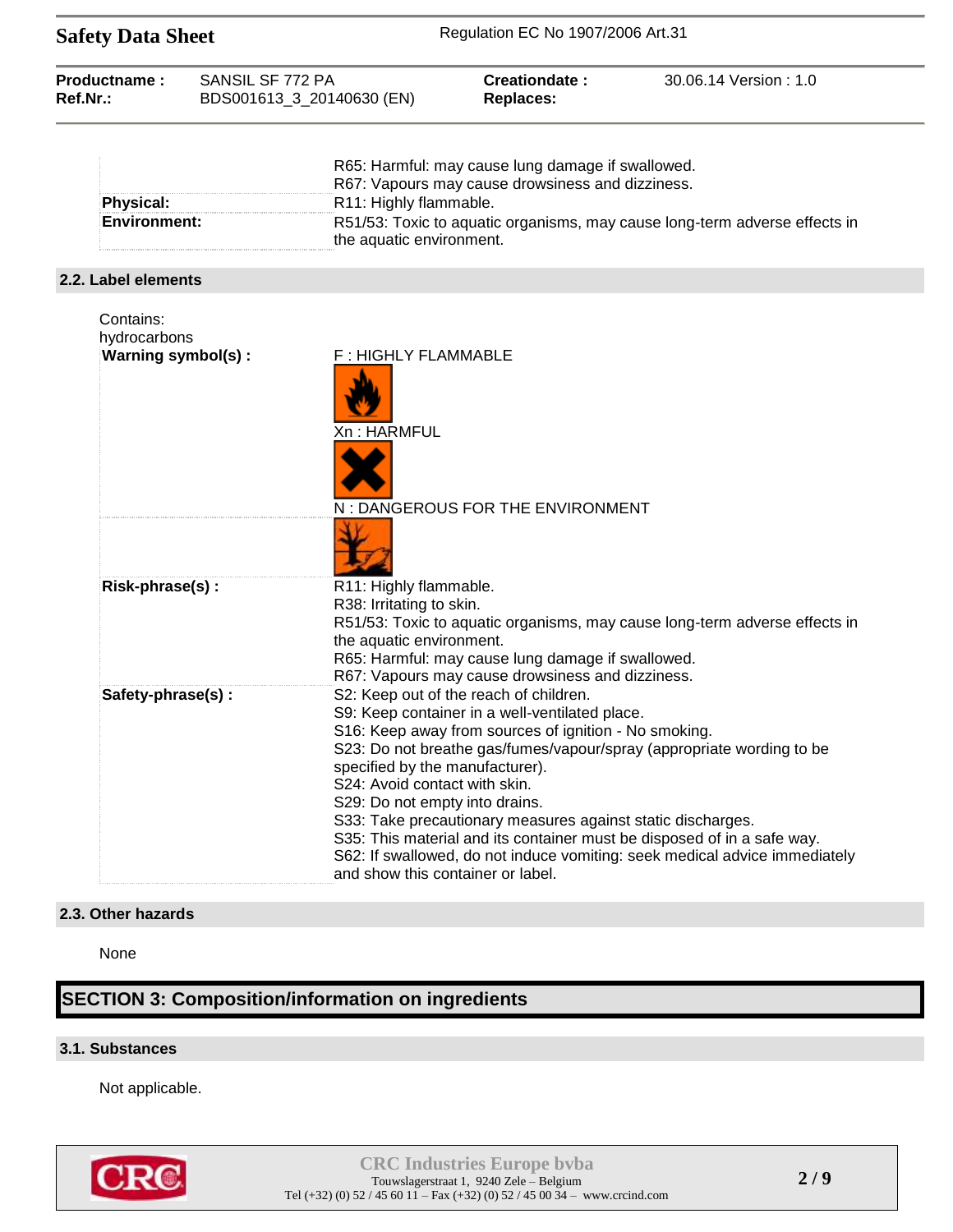| <b>Productname:</b> | SANSIL SF 772 PA          | Creationdate: | 30.06.14 Version : 1.0 |
|---------------------|---------------------------|---------------|------------------------|
| Ref.Nr.:            | BDS001613_3_20140630 (EN) | Replaces:     |                        |

# **3.2. Mixtures**

| <b>Hazardous ingredient</b>                                                            | CAS-nr. | EC-nr              |  |  | w/w % symbol R-phrases*                                 | <b>Notes</b> |
|----------------------------------------------------------------------------------------|---------|--------------------|--|--|---------------------------------------------------------|--------------|
| Hydrocarbons, C9-C10, n-alkanes, isoalkanes, cyclics, < 2% aromatics                   |         | 927-241-2 30-60 Xn |  |  | 10-52/53-65-66-67 B                                     |              |
| Naphtha (petroleum), hydrotreated light                                                |         |                    |  |  | 64742-49-0 931-254-9 10-30 F,Xn,N 11-38-51/53-65-67 B,P |              |
| <b>Explanation notes</b>                                                               |         |                    |  |  |                                                         |              |
| <b>B</b> : substance with national established workplace exposure limit                |         |                    |  |  |                                                         |              |
| $D$ and close if ind as carcinograph loss than 0.1% why bonzone (Finece pr. 200.753.7) |         |                    |  |  |                                                         |              |

P : not classified as carcinogen, less than 0.1% w/w benzene (Einecs-nr. 200-753-7)

| <b>Hazardous ingredient</b>                                                          | <b>Registration</b><br>number |        |                         |        | CAS-nr. EC-nr $^{W/W}_{0}$ Hazard Class and Category Hazard statement               |                                   | <b>Notes</b> |  |
|--------------------------------------------------------------------------------------|-------------------------------|--------|-------------------------|--------|-------------------------------------------------------------------------------------|-----------------------------------|--------------|--|
| Hydrocarbons, C9-C10, n-<br>alkanes, isoalkanes, cyclics, <<br>2% aromatics          | $01 -$<br>2119471843-32       |        | $927 -$<br>$241 - 2$ 60 | $ 30-$ | Flam. Lig. 3, Aquatic Chronic<br>3, Asp. Tox. 1, STOT SE 3                          | H226, H412, H304, H336            | в            |  |
| Naphtha (petroleum),<br>hydrotreated light                                           | $01 -$<br>2119484651-34 49-0  | 64742- | 931-<br>254-9 30        | $ 10-$ | Flam. Lig. 2, Skin Irrit. 2,<br>STOT SE 3, Asp. Tox. 1,<br><b>Aquatic Chronic 2</b> | H225, H315, H336, H304, H411 B, P |              |  |
| <b>Explanation notes</b>                                                             |                               |        |                         |        |                                                                                     |                                   |              |  |
| B: substance with national established workplace exposure limit                      |                               |        |                         |        |                                                                                     |                                   |              |  |
| $P:$ not classified as carcinogen, less than 0.1% w/w benzene (Einecs-nr. 200-753-7) |                               |        |                         |        |                                                                                     |                                   |              |  |

(\* Explanation phrases : see chapter 16)

# **SECTION 4: First aid measures**

### **4.1. Description of first aid measures**

| <b>Contact with eyes:</b> | If substance has got into eyes, immediately wash out with water for at least 15<br>minutes<br>Seek medical attention if irritation persists                       |
|---------------------------|-------------------------------------------------------------------------------------------------------------------------------------------------------------------|
| Contact with skin :       | Remove contaminated clothing immediately and wipe affected skin with dry<br>cloth. Then wash with soap and water<br>Seek medical attention if irritation persists |
| $\mathsf{Inhalation:}$    | Fresh air, keep warm and at rest.<br>Seek medical attention if ill effects occur                                                                                  |
| Ingestion :               | If swallowed do not induce vomiting because of risk of aspiration into the lungs.<br>If aspiration is suspected obtain immediate medical attention                |

### **4.2. Most important symptoms and effects, both acute and delayed**

| Inhalation:          | Excessive inhalation of solvent vapours may give rise to nausea, headaches<br>and dizziness                                                                                |
|----------------------|----------------------------------------------------------------------------------------------------------------------------------------------------------------------------|
| Ingestion :          | After vomiting of swallowed product aspiration into lungs is likely. Solvents may<br>induce chemical pneumonia.<br>Symptoms: sore throat, abdominal pain, nausea, vomiting |
| <b>Skin contact:</b> | Irritating to skin<br>Symptoms: redness and pain                                                                                                                           |
| Eye contact :        | Mildly irritating to eyes<br>Symptoms: redness and pain                                                                                                                    |

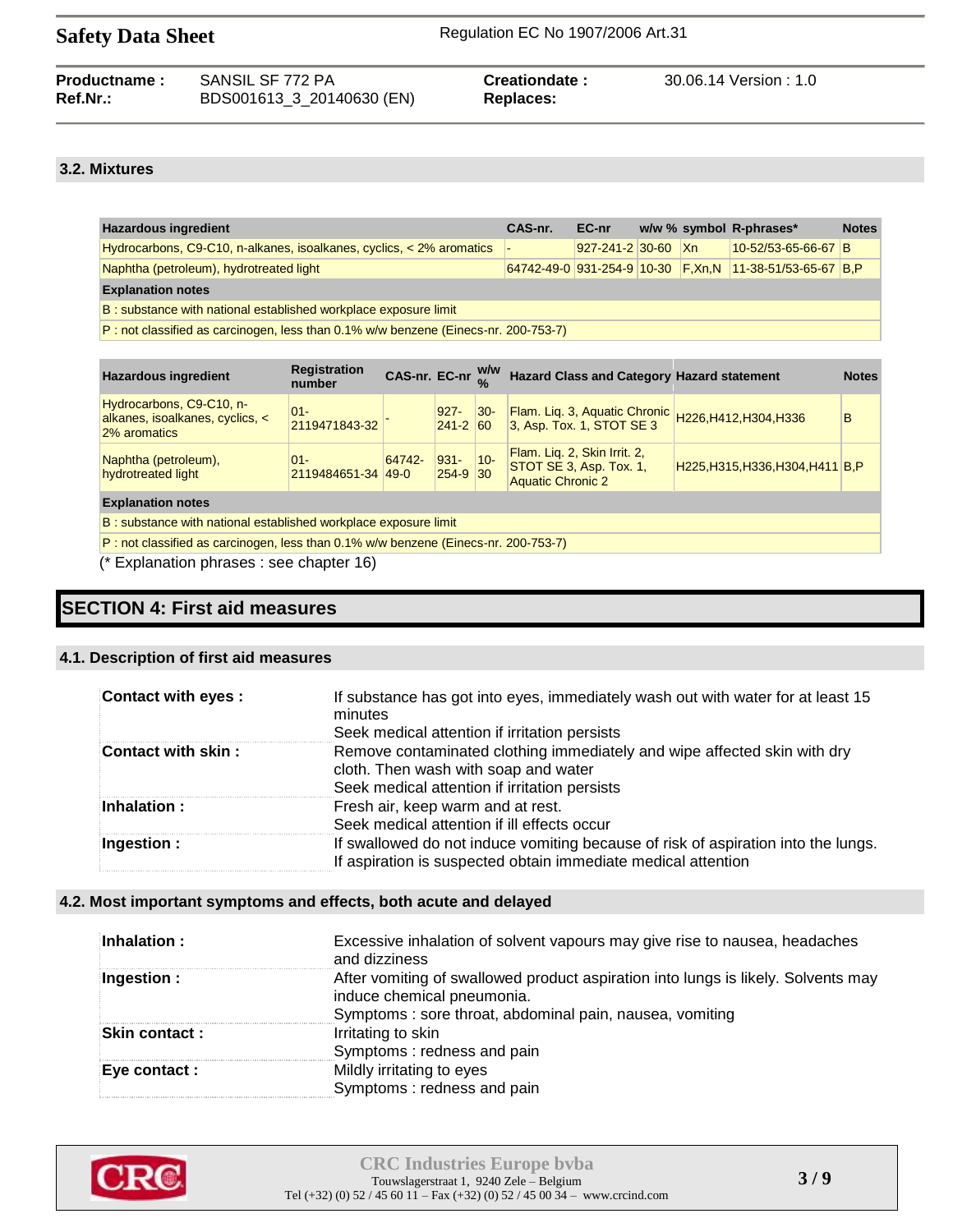| Productname: | SANSIL SF 772 PA          | Creationdate: | 30.06.14 Version: 1.0 |
|--------------|---------------------------|---------------|-----------------------|
| Ref.Nr.:     | BDS001613_3_20140630 (EN) | Replaces:     |                       |

### **4.3. Indication of any immediate medical attention and special treatment needed**

**General Advice :** If you feel unwell, seek medical advice (show the label where possible If symptoms persist always call a doctor

# **SECTION 5: Firefighting measures**

### **5.1. Extinguishing media**

foam, carbon dioxide or dry agent

### **5.2. Special hazards arising from the substance or mixture**

May form explosive vapour/air mixtures Forms hazardous decomposition products CO,CO2

### **5.3. Advice for firefighters**

Keep container(s) exposed to fire cool, by spraying with water In case of fire, do not breathe fumes

## **SECTION 6: Accidental release measures**

### **6.1. Personal precautions, protective equipment and emergency procedures**

Shut off all ignition sources Ensure adequate ventilation Wear suitable protective clothing including eye/face protection.

### **6.2. Environmental precautions**

Do not allow to enter public sewers and watercourses If polluted water reaches drainage systems or water courses, immediately inform appropriate authorities

### **6.3. Methods and material for containment and cleaning up**

Absorb spillage in suitable inert material Place in appropriate container This material and/or its container must be disposed of as hazardous waste.

### **6.4. Reference to other sections**

For further information see section 8

# **SECTION 7: Handling and storage**

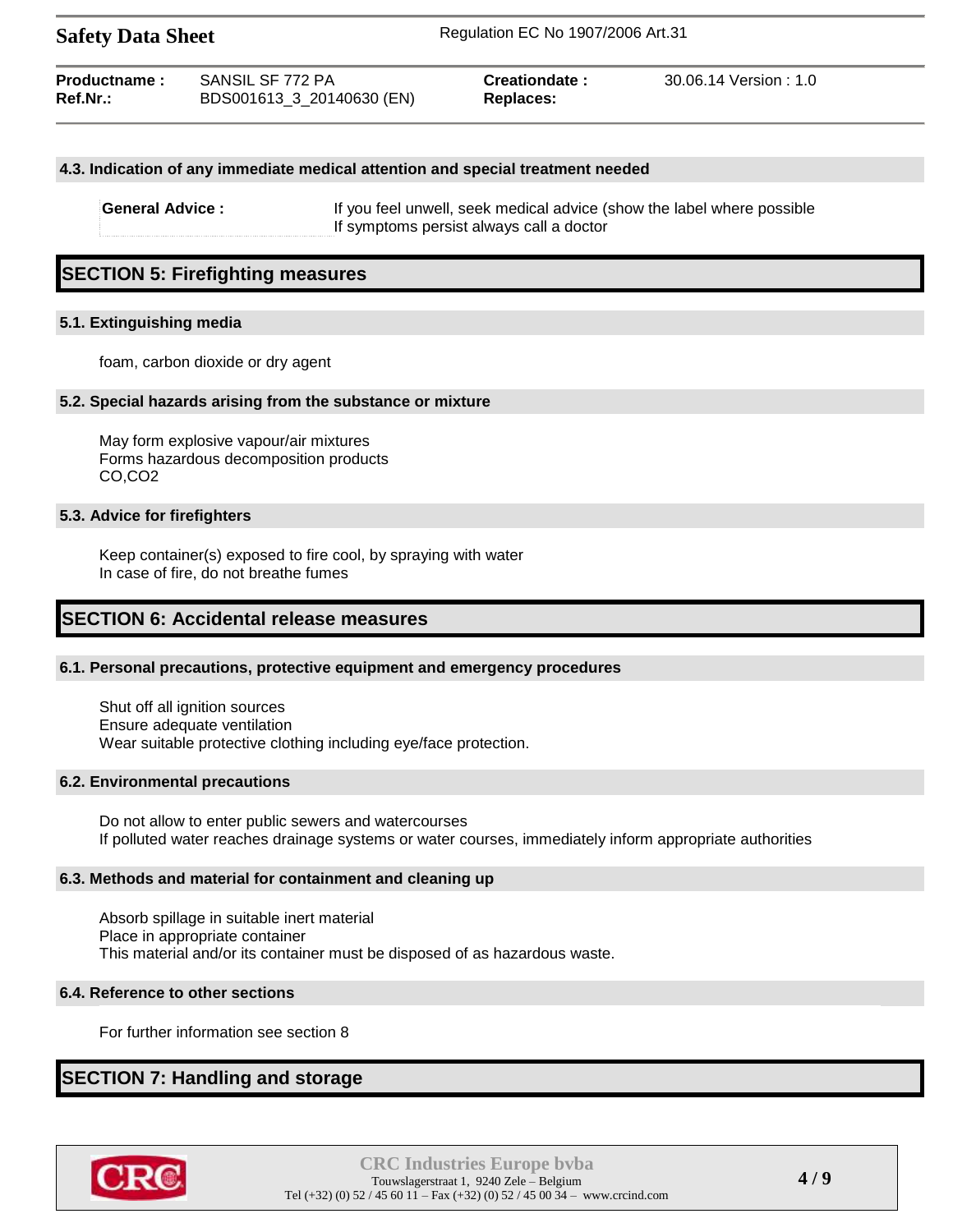| Productname: | SANSIL SF 772 PA          | Creationdate: | 30.06.14 Version : 1.0 |
|--------------|---------------------------|---------------|------------------------|
| Ref.Nr.:     | BDS001613_3_20140630 (EN) | Replaces:     |                        |

### **7.1. Precautions for safe handling**

Keep away from heat and sources of ignition Take precautionary measures against static discharges Equipment should be earthed Use explosion-proof electrical/ventilating/lighting/.../equipment. Use only non-sparking tools. Do not breathe aerosols or vapours. Ensure adequate ventilation Avoid contact with skin and eyes. Wash thoroughly after use Wear protective gloves/protective clothing/eye protection/face protection.

### **7.2. Conditions for safe storage, including any incompatibilities**

Keep container tightly closed, in a cool, well ventilated place. Keep out of reach of children.

### **7.3. Specific end use(s)**

Release Agents

# **SECTION 8: Exposure controls/personal protection**

### **8.1. Control parameters**

### **Exposure limits :**

No information available

### **8.2. Exposure controls**

| <b>Control procedures:</b>  | Ensure adequate ventilation                                                        |
|-----------------------------|------------------------------------------------------------------------------------|
|                             | Keep away from heat and sources of ignition                                        |
|                             | Take precautionary measures against static discharges                              |
| <b>Personal protection:</b> | Take precautions to avoid contact with skin and eyes when handling the<br>product. |
|                             | Ensure adequate ventilation                                                        |
| inhalation :                | In case of insufficient ventilation, wear suitable respiratory equipment.          |
|                             | Air purifying respirator equiped with organic gas/vapor cartridge (type A or AX)   |
| hands and skin:             | Wear suitable protective gloves against chemicals                                  |
|                             | (nitrile)                                                                          |
| eyes :                      | Wear safety goggles.                                                               |

# **SECTION 9: Physical and chemical properties**

### **9.1. Information on basic physical and chemical properties**

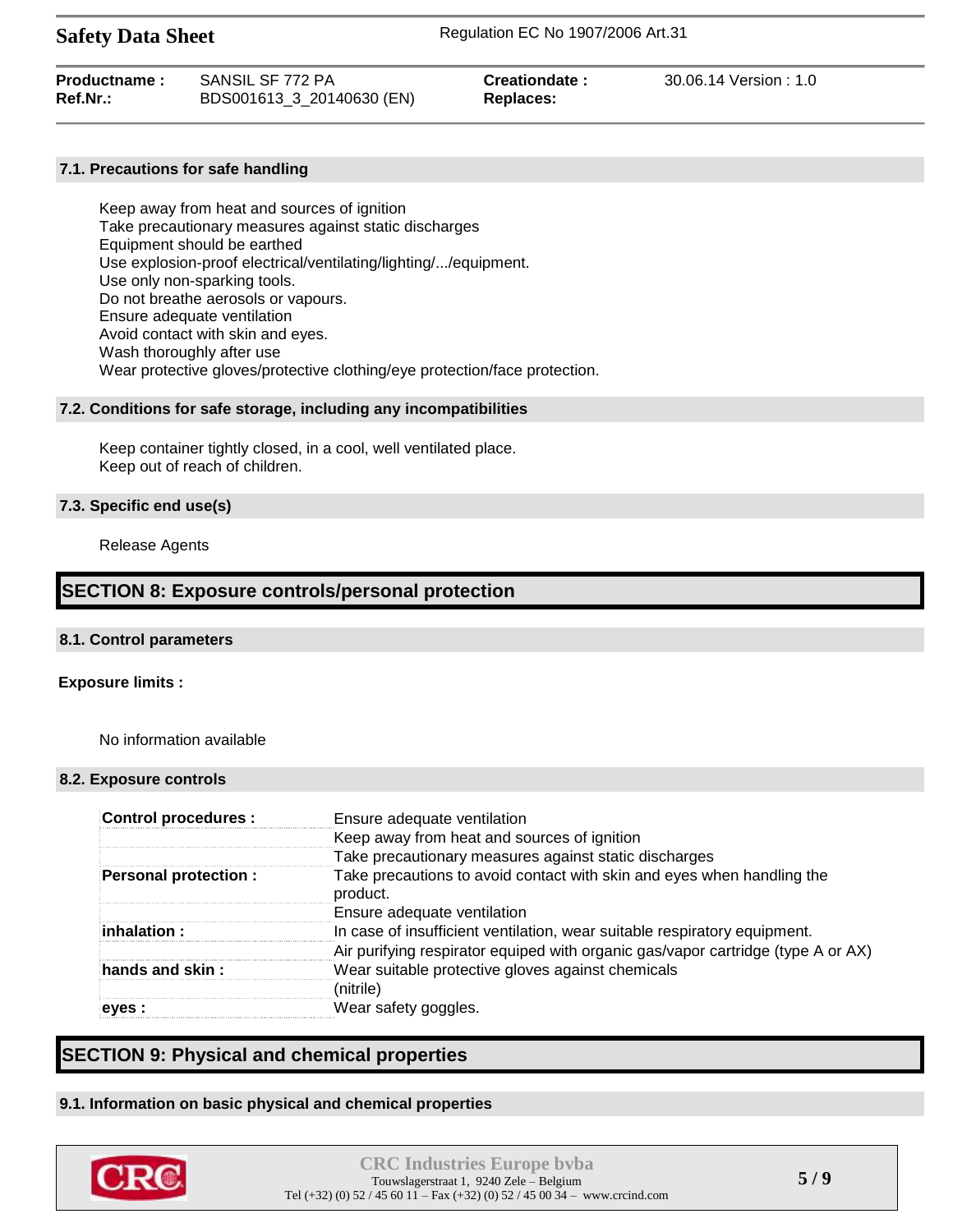| Productname: | SANSIL SF 772 PA          | Creationdate: | 30.06.14 Version: 1.0 |
|--------------|---------------------------|---------------|-----------------------|
| Ref.Nr.:     | BDS001613_3_20140630 (EN) | Replaces:     |                       |

| Apperance : physical state :                    | Liquid.                      |
|-------------------------------------------------|------------------------------|
| colour:                                         | Colourless to yellow.        |
| odour:                                          | Characteristic odor.         |
| pH :                                            | Not applicable.              |
| <b>Boiling point/range:</b>                     | Not available.               |
| Flash point :                                   | < 0 °C                       |
| <b>Evaporation rate:</b>                        | Not available.               |
| Explosion limits : upper limit : Not available. |                              |
| lower limit:                                    | Not available.               |
| Vapour pressure :                               | Not available.               |
| <b>Relative density:</b>                        | 0.743 g/cm3 ( $@$ 20 $°C$ ). |
| Solubility in water:                            | Insoluble in water           |
| Auto-ignition:                                  | >200 °C                      |
| <b>Viscosity:</b>                               | < 7 mPa.s ( $@$ 40°C).       |

### **9.2. Other information**

**VOC:** blank

# **SECTION 10: Stability and reactivity**

### **10.1. Reactivity**

No hazardous reactions known if used for its intended purpose

### **10.2. Chemical stability**

**Stable** 

### **10.3. Possibility of hazardous reactions**

No hazardous reactions known if used for its intended purpose

### **10.4. Conditions to avoid**

Avoid overheating

### **10.5. Incompatible materials**

Strong oxidising agent

### **10.6. Hazardous decomposition products**

CO,CO2

## **SECTION 11: Toxicological information**

### **11.1. Information on toxicological effects**

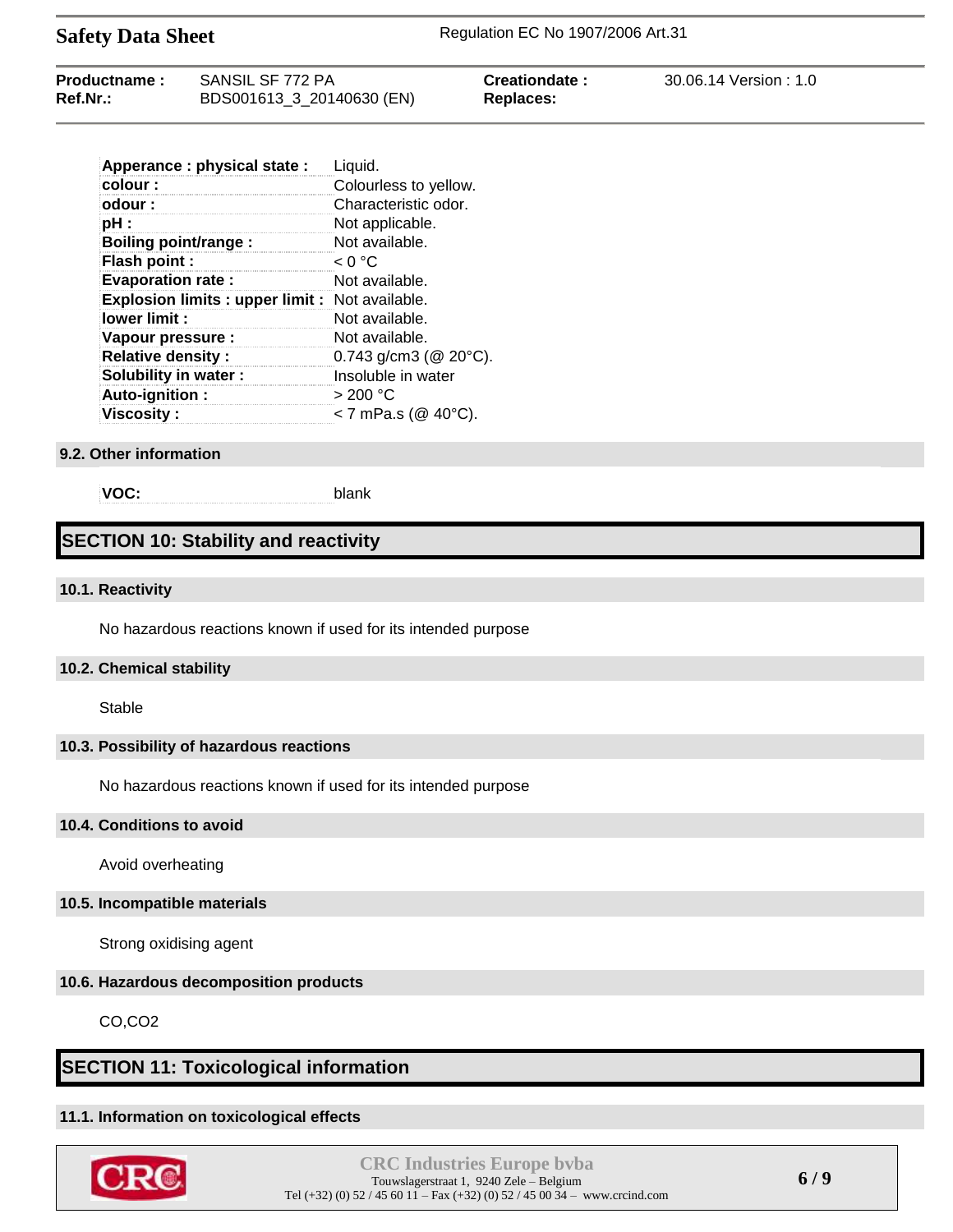| <b>Safety Data Sheet</b> |                           | Regulation EC No 1907/2006 Art.31 |                      |  |
|--------------------------|---------------------------|-----------------------------------|----------------------|--|
| Productname:             | SANSIL SF 772 PA          | Creationdate:                     | 30.06.14 Version:1.0 |  |
| $Ref.Nr.$ :              | BDS001613_3_20140630 (EN) | Replaces:                         |                      |  |

| $\blacksquare$ Inhalation : | Inhalation of solvent vapours may give rise to nausea, headaches and<br>dizziness                               |
|-----------------------------|-----------------------------------------------------------------------------------------------------------------|
| $\parallel$ Ingestion :     | After vomiting of swallowed product aspiration into lungs is likely. Solvents may<br>induce chemical pneumonia. |
| <b>Skin contact :</b>       | Irritating to skin                                                                                              |
| <b>Eve contact :</b>        | May cause irritation.                                                                                           |

### **Toxicological data :**

| <b>Hazardous ingredient</b>                                          | CAS-nr.    | method          |                           |
|----------------------------------------------------------------------|------------|-----------------|---------------------------|
| Hydrocarbons, C9-C10, n-alkanes, isoalkanes, cyclics, < 2% aromatics |            | LD50 oral rat   | $> 5000$ mg/kg            |
|                                                                      |            | LC50 inhal.rat  | $> 2500 \,\mathrm{mg/m3}$ |
|                                                                      |            | LD50 derm.rabit | $>$ 5000 mg/kg            |
| Naphtha (petroleum), hydrotreated light                              | 64742-49-0 | LD50 oral rat   | $>$ 5000 mg/kg            |
|                                                                      |            | LC50 inhal.rat  | $> 20$ mg/l               |
|                                                                      |            | LD50 derm.rabit | $>$ 3000 mg/kg            |

# **SECTION 12: Ecological information**

### **12.1. Toxicity**

R51/53: Toxic to aquatic organisms, may cause long-term adverse effects in the aquatic environment.

# **Ecotoxicological data:**

| <b>Hazardous ingredient</b>                                               | CAS-nr.    | method       |                     |
|---------------------------------------------------------------------------|------------|--------------|---------------------|
| Hydrocarbons, $C9-C10$ , n-alkanes, isoalkanes, cyclics, $<$ 2% aromatics |            | IC50 algae   | $> 1000$ mg/l       |
|                                                                           |            | LC50 fish    | $<$ 30 mg/l         |
|                                                                           |            | EC50 daphnia | $< 50$ mg/l         |
| Naphtha (petroleum), hydrotreated light                                   | 64742-49-0 | IC50 algae   | $55 \text{ mg/l}$   |
|                                                                           |            | LC50 fish    | $> 1$ mg/l          |
|                                                                           |            | EC50 daphnia | $3.87 \text{ mg/l}$ |

### **12.2. Persistence and degradability**

No experimental data available

### **12.3. Bioaccumulative potential**

No experimental data available

### **12.4. Mobility in soil**

Insoluble in water

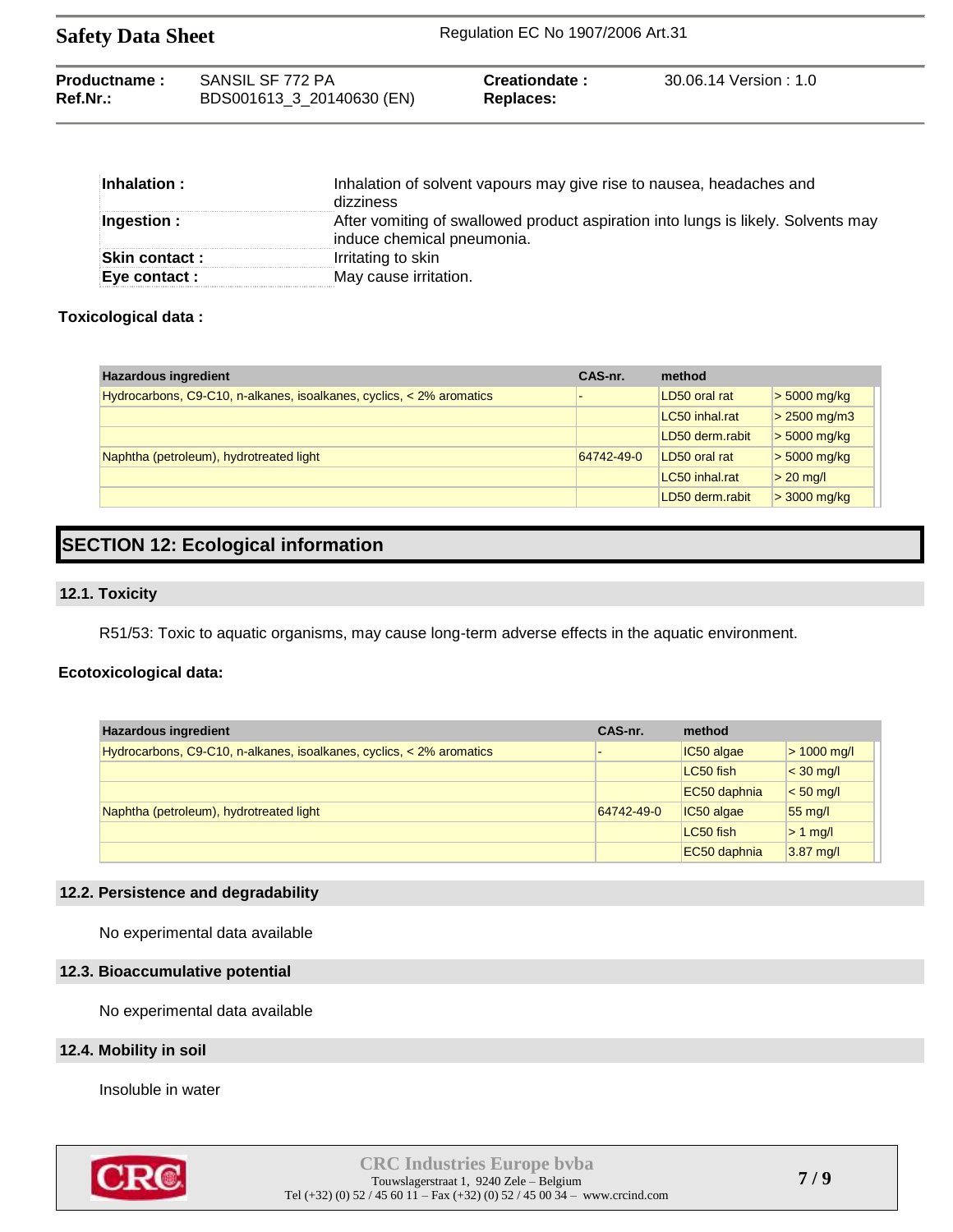| <b>Productname:</b> | SANSIL SF 772 PA          | Creationdate: | 30.06.14 Version:1.0 |
|---------------------|---------------------------|---------------|----------------------|
| <b>Ref.Nr.:</b>     | BDS001613_3_20140630 (EN) | Replaces:     |                      |

### **12.5. Results of PBT and vPvB assessment**

No information available

### **12.6. Other adverse effects**

No experimental data available

# **SECTION 13: Disposal considerations**

### **13.1. Waste treatment methods**

| <b>Product:</b>              | This material and its container must be disposed of in a safe way.         |
|------------------------------|----------------------------------------------------------------------------|
|                              | Do not discharge into drains or the environment, dispose to an authorised  |
|                              | waste collection point.                                                    |
| <b>National regulations:</b> | Disposal should be in accordance with local, state or national legislation |

# **SECTION 14: Transport information**

# **14.1. UN number** UN-number : 1268 **14.2. UN proper shipping name** Proper shipping name: PETROLEUM PRODUCTS, N.O.S. (naphta's) **14.3. Transport hazard class(es)** Class: 3 ADR/RID - Classification code: F1 **14.4. Packing group** Packing group: II **14.5. Environmental hazards** ADR/RID - Environmentally hazardous: Yes IMDG - Marine pollutant: Marine pollutant IATA/ICAO - Environmentally hazardous: Yes **14.6. Special precautions for user** ADR/RID - Tunnelcode: (D/E) IMDG - Ems: F-E, S-E